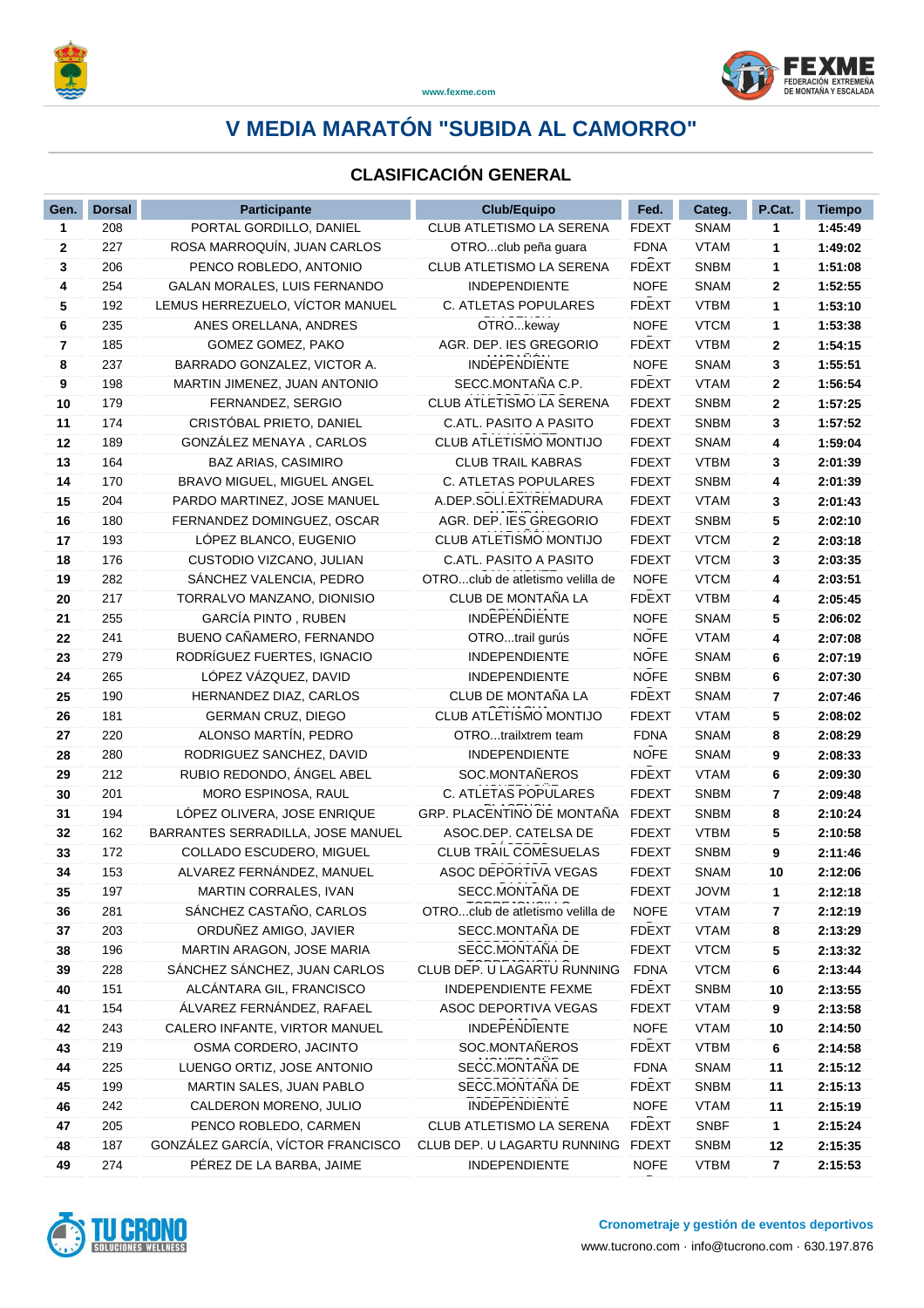| Gen. | <b>Dorsal</b> | <b>Participante</b>                             | Club/Equipo                     | Fed.                        | Categ.                     | P.Cat.       | <b>Tiempo</b>      |
|------|---------------|-------------------------------------------------|---------------------------------|-----------------------------|----------------------------|--------------|--------------------|
| 50   | 260           | GONZALEZ MUÑOZ, IGNACIO                         | OTROcd ebora runners            | <b>NOFE</b>                 | <b>VTCM</b>                | 7            | 2:16:31            |
| 51   | 216           | SÁNCHEZ FLORES, F.JOSE                          | A.D. SEND. MONT.                | <b>FDEXT</b>                | <b>SNBM</b>                | 13           | 2:17:33            |
| 52   | 168           | BERNAL GONZALEZ, RAFAEL                         | CLUB TRAIL COMESUELAS           | <b>FDEXT</b>                | <b>VTCM</b>                | 8            | 2:17:39            |
| 53   | 240           | BODAS HERNANDEZ, SAMUEL                         | OTROcd ebora runners            | <b>NOFE</b>                 | <b>SNBM</b>                | 14           | 2:17:58            |
| 54   | 234           | ANDREU, JUAN JOSE                               | <b>INDEPENDIENTE</b>            | <b>NOFE</b>                 | <b>VTBM</b>                | 8            | 2:18:07            |
| 55   | 210           | <b>REY MARTIN, VICTOR</b>                       | <b>CLUB TRAIL KABRAS</b>        | <b>FDEXT</b>                | <b>VTCM</b>                | 9            | 2:18:49            |
| 56   | 251           | DOMINGUEZ CATELA, LORENZO                       | <b>INDEPENDIENTE</b>            | <b>NOFE</b>                 | <b>SNAM</b>                | 12           | 2:19:04            |
| 57   | 236           | ARIAS GARCIA, JORGE                             | OTROcarreristas de montaña      | <b>NOFE</b>                 | <b>SNBM</b>                | 15           | 2:19:23            |
| 58   | 275           | PÉREZ HOLGADO, AGUSTÍN                          | <b>INDEPENDIENTE</b>            | <b>NOFE</b>                 | <b>VTBM</b>                | 9            | 2:20:15            |
| 59   | 156           | AMBROSIO ROSELL, MARC                           | <b>CLUB TRAIL COMESUELAS</b>    | <b>FDEXT</b>                | <b>SNBM</b>                | 16           | 2:20:39            |
| 60   | 252           | FERNANDEZ MIRANDA, ISMAEL                       | <b>INDEPENDIENTE</b>            | <b>NOFE</b>                 | <b>JOVM</b>                | $\mathbf{2}$ | 2:21:26            |
| 61   | 182           | GIL BARQUERO, JESUS                             | CLUB DE MONTAÑA LA              | <b>FDEXT</b>                | <b>VTCM</b>                | 10           | 2:21:43            |
| 62   | 191           | JIMENEZ SANCHEZ, JUAN MANUEL                    | CLUB DEPORTIVO JERTE            | <b>FDEXT</b>                | <b>SNBM</b>                | 17           | 2:21:55            |
| 63   | 285           | YELMO RAMÍREZ, ISABELO                          | INDEPENDIENTE                   | <b>NOFE</b>                 | <b>VTCM</b>                | 11           | 2:22:26            |
| 64   | 215           | SANCHEZ CARRASCO, JUAN CARLOS                   | CLUB DEP. U LAGARTU RUNNING     | <b>FDEXT</b>                | <b>VTAM</b>                | 12           | 2:22:51            |
| 65   | 226           | QUINTANO, ENRIQUE                               | INDEPENDIENTE                   | <b>FDNA</b>                 | <b>VTCM</b>                | 12           | 2:25:39            |
| 66   | 207           | PIÑERO LOPEZ, LUIS MANUEL                       | <b>INDEPENDIENTE FEXME</b>      | <b>FDEXT</b>                | <b>VTAM</b>                | 13           | 2:26:17            |
| 67   | 270           | MONTERO VIDAL, LUIS                             | <b>INDEPENDIENTE</b>            | <b>NOFE</b>                 | <b>VTCM</b>                | 13           | 2:27:53            |
| 68   | 264           | LÓPEZ SALAS, FULGENCIO                          | <b>INDEPENDIENTE</b>            | <b>NOFE</b>                 | <b>SNBM</b>                | 18           | 2:29:05            |
| 69   | 277           | PINA HERNÁNDEZ, MARIANO                         | <b>INDEPENDIENTE</b>            | <b>NOFE</b>                 | <b>VTAM</b>                | 14           | 2:29:56            |
| 70   | 165           | BECERRA REYES, DAVID                            | CLUB ATLETISMO MONTIJO          | <b>FDEXT</b>                | <b>SNBM</b>                | 19           | 2:29:59            |
| 71   | 284           | TEJEDA PÉREZ, SAMUEL                            | OTROvillanueva corre y mucho    | <b>NOFE</b>                 | <b>VTAM</b>                | 15           | 2:30:10            |
| 72   | 261           | GONZÁLEZ VELOSO, ENRIQUE                        | <b>INDEPENDIENTE</b>            | <b>NOFE</b>                 | <b>SNAM</b>                | 13           | 2:31:04            |
| 73   | 214           | SALGUERO DIAZ, ISIDRO                           | ASOC DEPORTIVA VEGAS            | <b>FDEXT</b>                | <b>SNBM</b>                | 20           | 2:32:41            |
| 74   | 259           | GONZALEZ GUERVOS, CARLOS                        | OTROcd ebora runners            | <b>NOFE</b>                 | <b>VTCM</b>                | 14           | 2:33:03            |
| 75   | 245           | CASTILLO CABELLO, OSCAR                         | OTROfondistas moralos           | <b>NOFE</b>                 | <b>VTAM</b>                | 16           | 2:33:46            |
| 76   | 188           | GONZÁLEZ GARCÍA, JOSÉ ANTONIO                   | <b>INDEPENDIENTE FEXME</b>      | <b>FDEXT</b>                | <b>VTBM</b>                | 10           | 2:35:45            |
| 77   | 229           | SEGOVIA MARTIN, MAITE                           | SECC.MONTAÑA DE                 | <b>FDNA</b>                 | <b>SNAF</b>                | 1            | 2:36:20            |
|      | 178           | DÍAZ ALÍAS, JOSE MARIA                          | CLUB ATLETISMO TRUJILLO         | <b>FDEXT</b>                | <b>VTBM</b>                |              | 2:36:20            |
| 78   |               |                                                 | C.ATL. PASITO A PASITO          |                             |                            | 11           |                    |
| 79   | 163<br>247    | BARRENA BARRERO, ALFONSO<br>DE LA CRUZ, AGUSTIN | OTROclub atlético senderista de | <b>FDEXT</b><br><b>NOFE</b> | <b>VTAM</b><br><b>VTCM</b> | 17           | 2:36:49<br>2:37:00 |
| 80   |               |                                                 |                                 |                             |                            | 15           |                    |
| 81   | 224           | LABRADOR VILLAS, FERNANDO                       | OTROfondistas del olivar        | <b>FDNA</b>                 | <b>VTCM</b>                | 16           | 2:37:00            |
| 82   | 273           | PEÑA PEÑA, OSCAR ROBERTO                        | INDEPENDIENTE                   | <b>NOFE</b>                 | <b>VTBM</b>                | 12           | 2:37:23            |
| 83   | 257           | GIL SÁNCHEZ, JUAN ANTONIO                       | INDEPENDIENTE                   | <b>NOFE</b>                 | <b>VTAM</b>                | 18           | 2:38:52            |
| 84   | 246           | CURIEL MIRANDA, MARIA JOSE                      | OTROcd ebora runners            | <b>NOFE</b>                 | <b>VTAF</b>                | 1            | 2:39:48            |
| 85   | 272           | OTERO GARCIA, ROBERTO                           | OTROcd ebora runners            | <b>NOFE</b>                 | <b>VTBM</b>                | 13           | 2:39:48            |
| 86   | 256           | GIBELLO PINTADO, DAVID                          | OTROcd ebora runners            | <b>NOFE</b>                 | <b>SNBM</b>                | 21           | 2:39:48            |
| 87   | 167           | BECERRA REYES, JOSE ANTONIO                     | ASOC DEPORTIVA VEGAS            | <b>FDEXT</b>                | <b>VTAM</b>                | 19           | 2:41:23            |
| 88   | 271           | ORTIZ NOGALES, ADOLFO                           | OTROvillanuevacorre y mucho     | <b>NOFE</b>                 | <b>VTAM</b>                | 20           | 2:43:20            |
| 89   | 258           | GONZALEZ, JOSÉ MARÍA                            | <b>INDEPENDIENTE</b>            | <b>NOFE</b>                 | <b>VTCM</b>                | 17           | 2:43:53            |
| 90   | 266           | LUENGO LUIS, FRANCISO JOSE                      | OTROcastilblanco                | <b>NOFE</b>                 | <b>VTAM</b>                | 21           | 2:43:59            |
| 91   | 253           | FRANCO MASA, CLEMENTE                           | OTROtomate running miajadas     | <b>NOFE</b>                 | <b>VTBM</b>                | 14           | 2:46:15            |
| 92   | 213           | SALAS CASTUERA, ALBERTO                         | SECC.MONTAÑA C.P.               | <b>FDEXT</b>                | <b>SNAM</b>                | 14           | 2:46:16            |
| 93   | 209           | PULIDO PINO, AGUSTIN                            | INDEPENDIENTE FEXME             | <b>FDEXT</b>                | <b>VTAM</b>                | 22           | 2:46:34            |
| 94   | 222           | DE PABLO GARCIA, NURIA                          | OTROfondistas del olivar        | <b>FDNA</b>                 | <b>VTBF</b>                | 1            | 2:47:07            |
| 95   | 183           | GIRALDO VILA, MARIA LUISA                       | INDEPENDIENTE FEXME             | <b>FDEXT</b>                | <b>VTAF</b>                | 2            | 2:48:47            |
| 96   | 244           | CARRETERO GOMEZ, AURELIO                        | OTROcarreristas de montaña      | <b>NOFE</b>                 | <b>VTBM</b>                | 15           | 2:48:47            |
| 97   | 268           | MARRUPE DIAZ, RUBEN                             | OTROcastilblanco                | <b>NOFE</b>                 | <b>VTAM</b>                | 23           | 2:50:49            |
| 98   | 231           | ALCAIDE FLORES, JOSE CARLOS                     | OTROcd ebora runners            | <b>NOFE</b>                 | <b>VTBM</b>                | 16           | 2:51:36            |
| 99   | 248           | DÍAZ, MANUEL ÁNGEL                              | INDEPENDIENTE                   | <b>NOFE</b>                 | <b>VTBM</b>                | 17           | 2:56:28            |
| 100  | 269           | MARTÍN IGLESIAS, JOSÉ LUIS                      | OTROtomate Running de           | <b>NOFE</b>                 | <b>VTCM</b>                | 18           | 2:58:37            |
| 101  | 238           | BAYON CANO, ANGELA                              | OTROvillanueva corre y mucho    | <b>NOFE</b>                 | <b>SNBF</b>                | 2            | 3:01:34            |
| 102  | 175           | CRUZ SANCHEZ, ANTONIO                           | CLUB ATLETISMO MONTIJO          | <b>FDEXT</b>                | <b>VTCM</b>                | 19           | 3:02:30            |
| 103  | 195           | MANCHA CARMONA, EDUARDO                         | C.S. MARAGATOS DE LAS           | <b>FDEXT</b>                | <b>VTAM</b>                | 24           | 3:08:57            |
| 104  | 202           | MURILLO FERNANDEZ, JARA                         | CLUB ATLETISMO TRUJILLO         | <b>FDEXT</b>                | <b>SNAF</b>                | $\mathbf{2}$ | 3:16:29            |
| 105  | 249           | DIEZ SANCHO, ROCIO                              | INDEPENDIENTE                   | <b>NOFE</b>                 | <b>VTAF</b>                | 3            | 3:18:30            |
|      |               |                                                 |                                 |                             |                            |              |                    |

**D--> 218 - Falta Grave (tirar restos de avituallamiento fuera de zona) R--> 278 - 159 - 177 - 230**

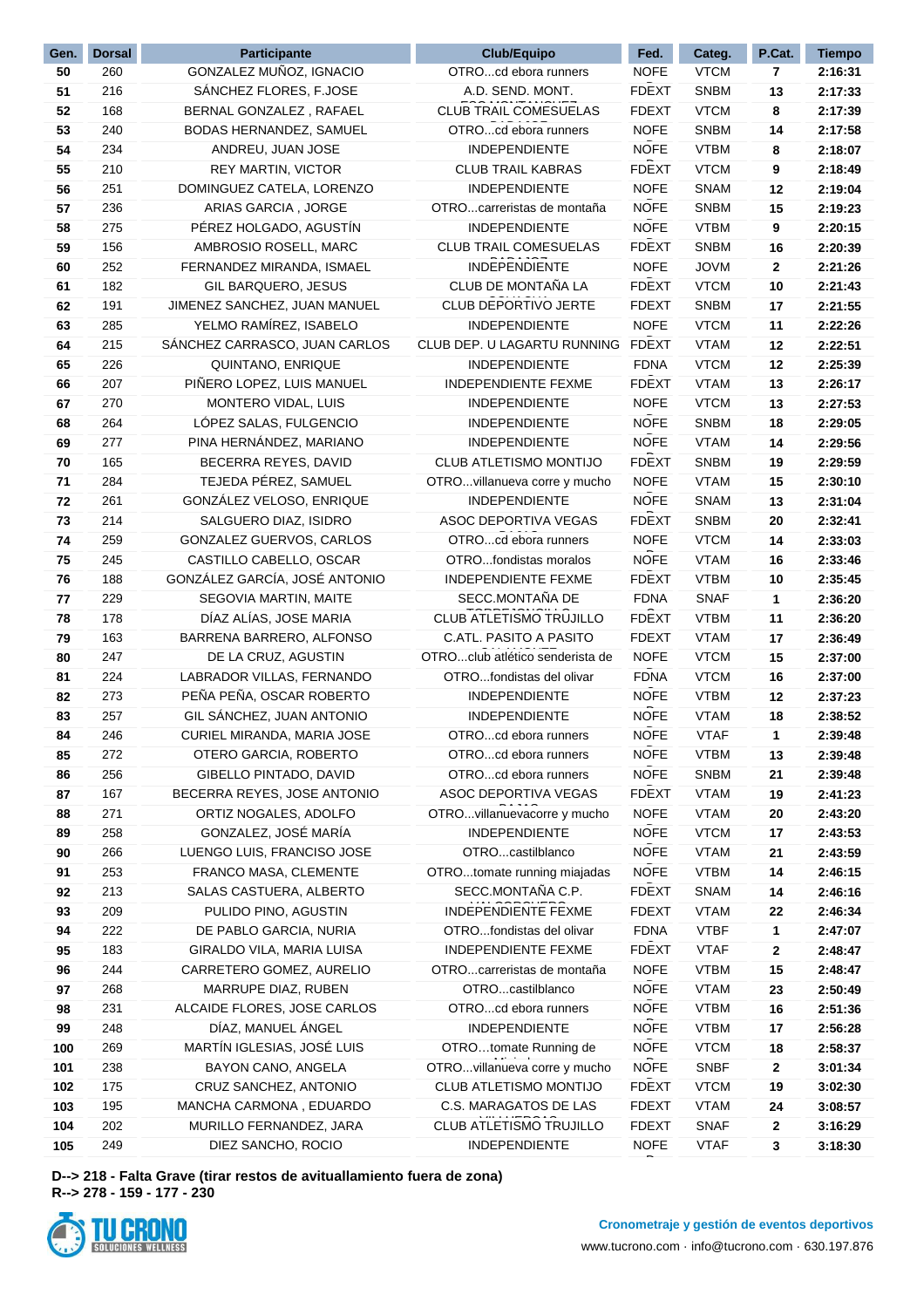



| <b>CATEGORIA</b> |      | <b>JOVM</b>   | <b>JOVM</b>               |  |              |                               |          |
|------------------|------|---------------|---------------------------|--|--------------|-------------------------------|----------|
| P/Cat            | Gen. | <b>Dorsal</b> | <b>Participante</b>       |  | Fed.         | <b>Club/Equipo</b>            | Tiempo   |
|                  | 35   | 197           | MARTIN CORRALES, IVAN     |  | <b>FDFXT</b> | SECC.MONTAÑA DE TORREJONCILLO | 02:12:17 |
|                  | 60   | 252           | FERNANDEZ MIRANDA, ISMAEL |  | <b>NOFED</b> | INDEPENDIENTE                 | 02:21:25 |

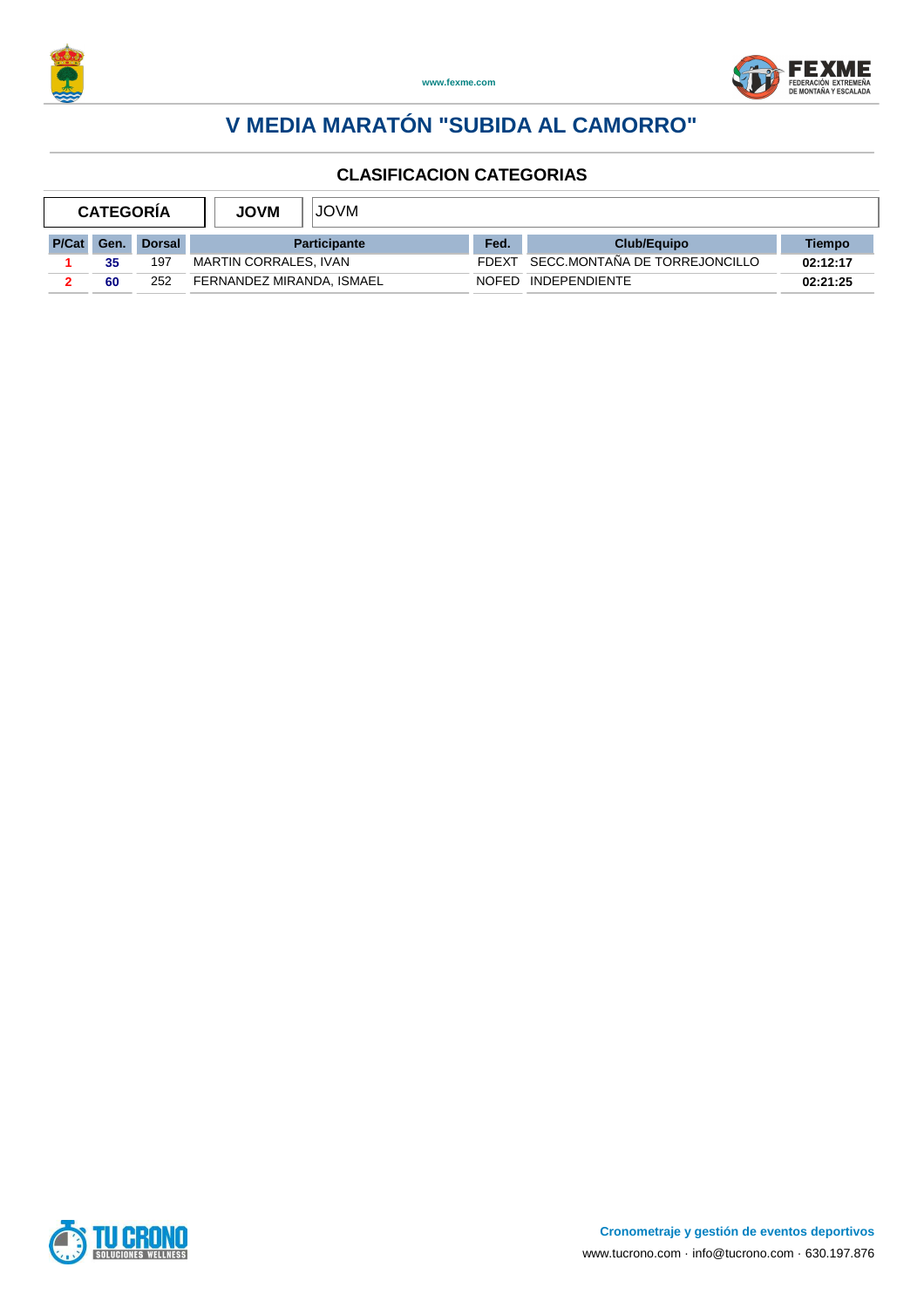



|       | <b>CATEGORIA</b> |               | <b>SNAF</b>             | <b>SNAF</b> |       |                                     |          |
|-------|------------------|---------------|-------------------------|-------------|-------|-------------------------------------|----------|
| P/Cat | Gen.             | <b>Dorsal</b> | <b>Participante</b>     |             | Fed.  | <b>Club/Equipo</b>                  | Tiempo   |
|       |                  | 229           | SEGOVIA MARTIN, MAITE   |             |       | FDNAC SECC.MONTAÑA DE TORREJONCILLO | 02:36:19 |
|       | 104              | 202           | MURILLO FERNANDEZ, JARA |             | FDFXT | CLUB ATLETISMO TRUJILLO             | 03:16:28 |

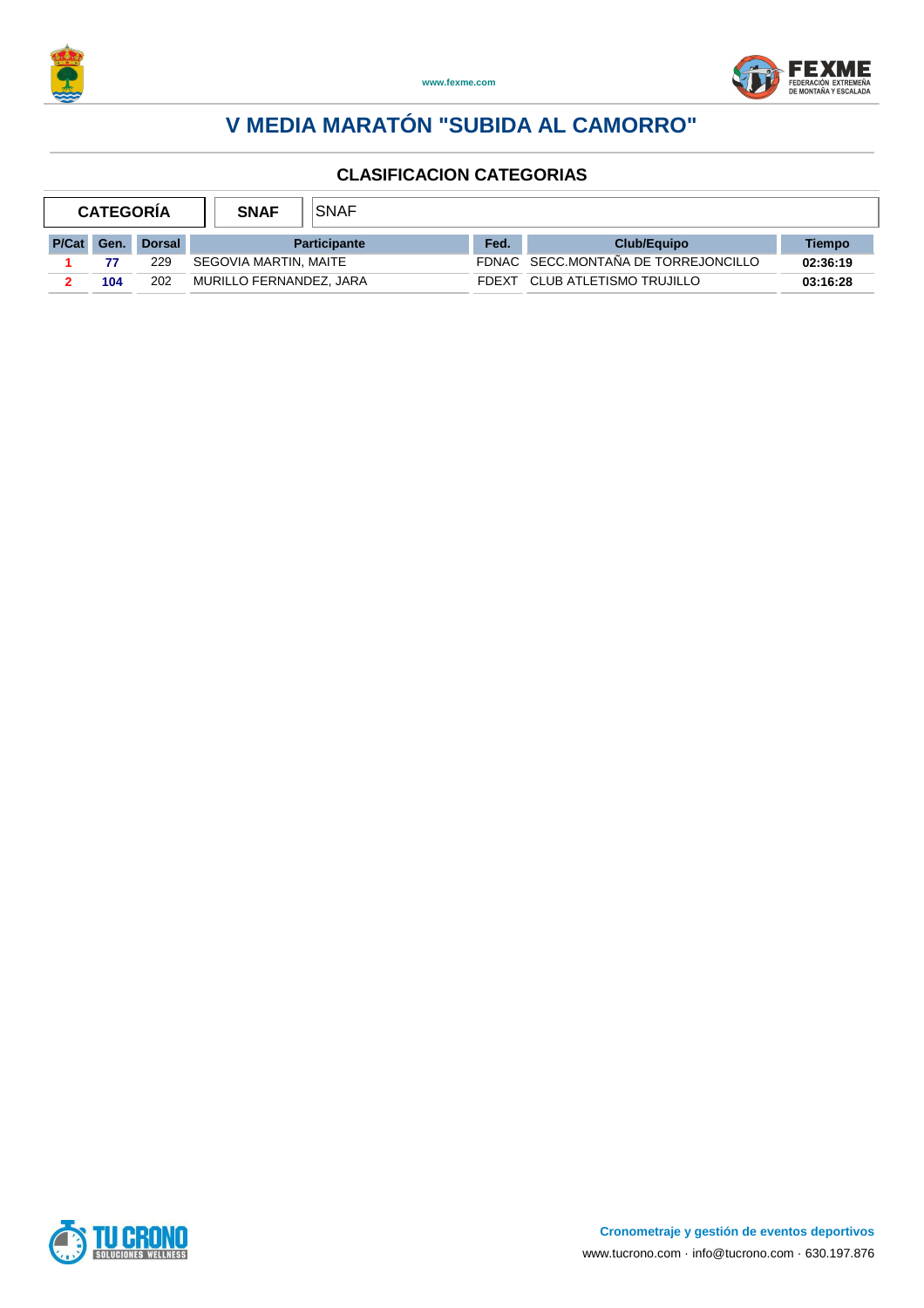



|                | <b>CATEGORÍA</b> |               | <b>SNAM</b>                 | <b>SNAM</b>                         |              |                               |               |
|----------------|------------------|---------------|-----------------------------|-------------------------------------|--------------|-------------------------------|---------------|
| P/Cat          | Gen.             | <b>Dorsal</b> |                             | <b>Participante</b>                 | Fed.         | <b>Club/Equipo</b>            | <b>Tiempo</b> |
|                |                  | 208           | PORTAL GORDILLO, DANIEL     |                                     | <b>FDEXT</b> | CLUB ATLETISMO LA SERENA      | 01:45:48      |
| $\overline{2}$ | 4                | 254           |                             | <b>GALAN MORALES, LUIS FERNANDO</b> | <b>NOFED</b> | <b>INDEPENDIENTE</b>          | 01:52:54      |
| 3              | 8                | 237           | BARRADO GONZALEZ, VICTOR A. |                                     | <b>NOFED</b> | <b>INDEPENDIENTE</b>          | 01:55:50      |
| 4              | 12               | 189           | GONZALEZ MENAYA, CARLOS     |                                     | <b>FDEXT</b> | <b>CLUB ATLETISMO MONTIJO</b> | 01:59:03      |
| 5              | 21               | 255           | <b>GARCÍA PINTO, RUBEN</b>  |                                     | <b>NOFED</b> | <b>INDEPENDIENTE</b>          | 02:06:01      |
| 6              | 23               | 279           | RODRÍGUEZ FUERTES, IGNACIO  |                                     | <b>NOFED</b> | <b>INDEPENDIENTE</b>          | 02:07:18      |
| 7              | 25               | 190           | HERNANDEZ DIAZ, CARLOS      |                                     | <b>FDEXT</b> | CLUB DE MONTAÑA LA COVACHA    | 02:07:45      |
| 8              | 27               | 220           | ALONSO MARTIN, PEDRO        |                                     | <b>FDNAC</b> | OTROtrailxtrem team           | 02:08:28      |
| 9              | 28               | 280           | RODRIGUEZ SANCHEZ, DAVID    |                                     | <b>NOFED</b> | <b>INDEPENDIENTE</b>          | 02:08:32      |
| 10             | 34               | 153           | ALVAREZ FERNANDEZ, MANUEL   |                                     | <b>FDEXT</b> | ASOC DEPORTIVA VEGAS BAJAS    | 02:12:05      |
| 11             | 44               | 225           | LUENGO ORTIZ, JOSE ANTONIO  |                                     | <b>FDNAC</b> | SECC.MONTAÑA DE TORREJONCILLO | 02:15:11      |
| 12             | 56               | 251           | DOMINGUEZ CATELA, LORENZO   |                                     | <b>NOFED</b> | <b>INDEPENDIENTE</b>          | 02:19:03      |
| 13             | 72               | 261           | GONZÁLEZ VELOSO, ENRIQUE    |                                     | <b>NOFED</b> | <b>INDEPENDIENTE</b>          | 02:31:03      |
| 14             | 92               | 213           | SALAS CASTUERA, ALBERTO     |                                     | <b>FDEXT</b> | SECC.MONTAÑA C.P. VALCORCHERO | 02:46:15      |

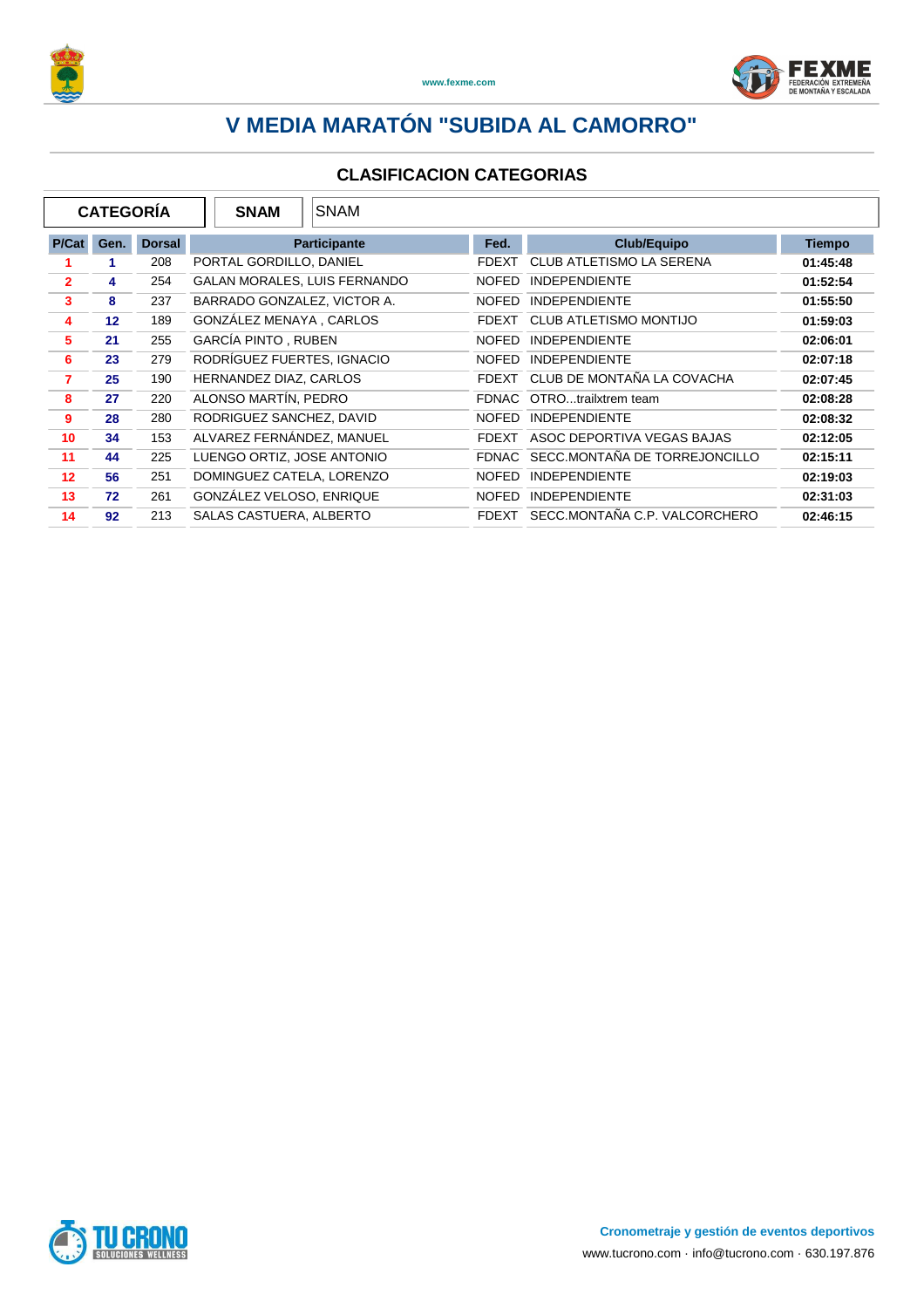



|            | <b>CATEGORIA</b> |               | <b>SNBF</b>           | <b>SNBF</b> |       |                                    |          |
|------------|------------------|---------------|-----------------------|-------------|-------|------------------------------------|----------|
| P/Cat Gen. |                  | <b>Dorsal</b> | <b>Participante</b>   |             | Fed.  | <b>Club/Equipo</b>                 | Tiempo   |
|            | 47               | 205           | PENCO ROBLEDO, CARMEN |             | FDFXT | CLUB ATLETISMO LA SERENA           | 02:15:23 |
|            | 101              | 238           | BAYON CANO, ANGELA    |             |       | NOFED OTROvillanueva corre y mucho | 03:01:33 |

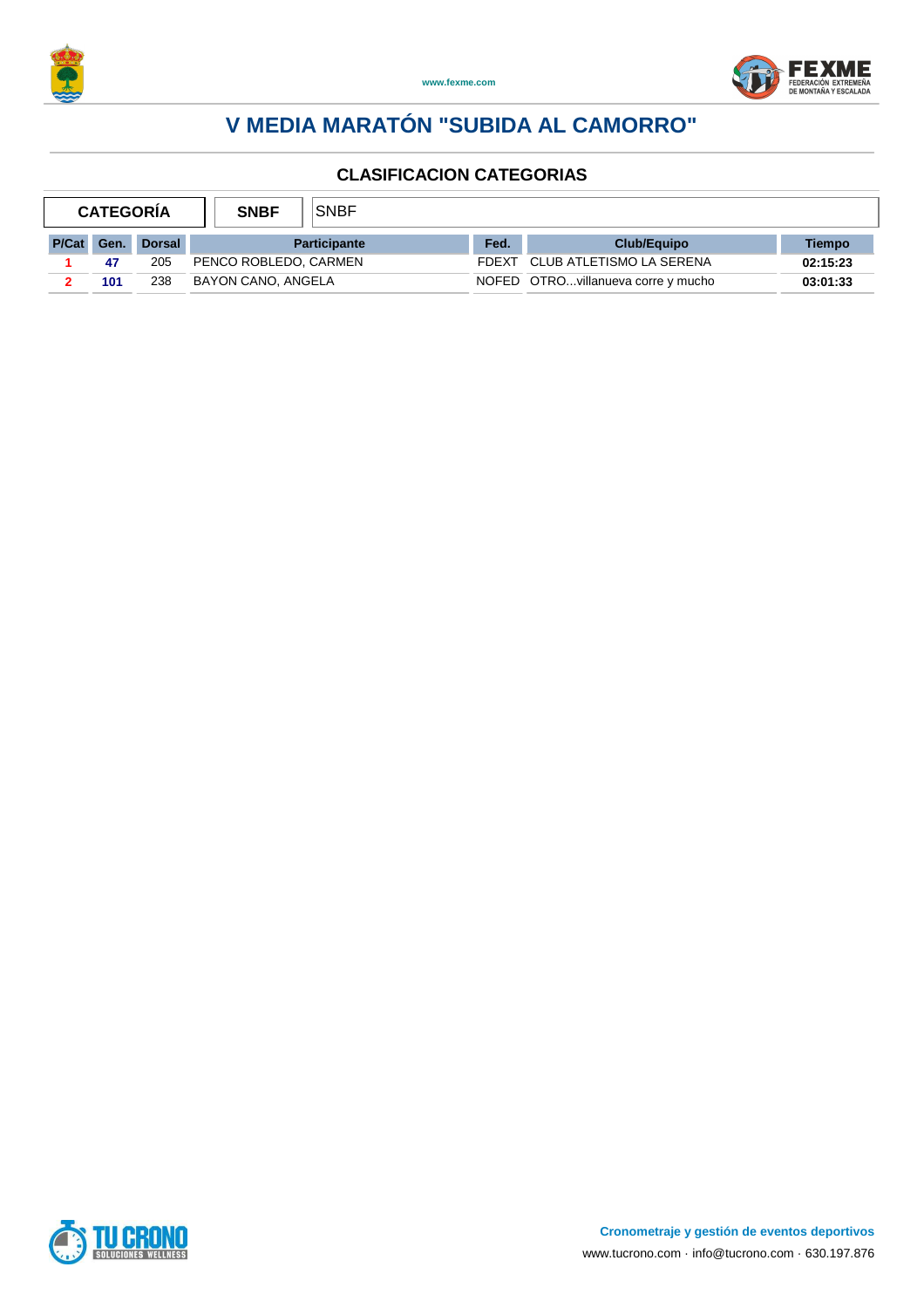



| <b>CATEGORÍA</b> |      |               | <b>SNBM</b><br><b>SNBM</b>        |              |                                      |               |
|------------------|------|---------------|-----------------------------------|--------------|--------------------------------------|---------------|
| P/Cat            | Gen. | <b>Dorsal</b> | Participante                      | Fed.         | <b>Club/Equipo</b>                   | <b>Tiempo</b> |
| 1                | 3    | 206           | PENCO ROBLEDO, ANTONIO            | <b>FDEXT</b> | <b>CLUB ATLETISMO LA SERENA</b>      | 01:51:07      |
| $\mathbf{2}$     | 10   | 179           | FERNANDEZ, SERGIO                 | FDEXT        | <b>CLUB ATLETISMO LA SERENA</b>      | 01:57:24      |
| 3                | 11   | 174           | CRISTÓBAL PRIETO, DANIEL          | <b>FDEXT</b> | C.ATL. PASITO A PASITO CALAMONTE     | 01:57:51      |
| 4                | 14   | 170           | BRAVO MIGUEL, MIGUEL ANGEL        |              | FDEXT C. ATLETAS POPULARES PLASENCIA | 02:01:38      |
| 5                | 16   | 180           | FERNANDEZ DOMINGUEZ, OSCAR        | <b>FDEXT</b> | AGR. DEP. IES GREGORIO MARAÑON       | 02:02:09      |
| 6                | 24   | 265           | LÓPEZ VÁZQUEZ, DAVID              | <b>NOFED</b> | <b>INDEPENDIENTE</b>                 | 02:07:29      |
| $\overline{7}$   | 30   | 201           | MORO ESPINOSA, RAUL               |              | FDEXT C. ATLETAS POPULARES PLASENCIA | 02:09:47      |
| 8                | 31   | 194           | LÓPEZ OLIVERA, JOSE ENRIQUE       | FDEXT        | GRP. PLACENTINO DE MONTAÑA           | 02:10:23      |
| 9                | 33   | 172           | COLLADO ESCUDERO, MIGUEL          | <b>FDEXT</b> | CLUB TRAIL COMESUELAS BADAJOZ        | 02:11:45      |
| 10               | 40   | 151           | ALCÁNTARA GIL, FRANCISCO          | <b>FDEXT</b> | <b>INDEPENDIENTE FEXME</b>           | 02:13:54      |
| 11               | 45   | 199           | MARTIN SALES, JUAN PABLO          | <b>FDEXT</b> | SECC.MONTAÑA DE TORREJONCILLO        | 02:15:12      |
| 12               | 48   | 187           | GONZÁLEZ GARCÍA, VÍCTOR FRANCISCO | FDEXT        | CLUB DEP. U LAGARTU RUNNING          | 02:15:34      |
| 13               | 51   | 216           | SÁNCHEZ FLORES, F.JOSE            | <b>FDEXT</b> | A.D. SEND. MONT. ESC.MONTANCHEZ      | 02:17:32      |
| 14               | 53   | 240           | BODAS HERNANDEZ, SAMUEL           |              | NOFED OTROcd ebora runners           | 02:17:57      |
| 15               | 57   | 236           | ARIAS GARCIA . JORGE              | <b>NOFED</b> | OTROcarreristas de montaña           | 02:19:22      |
| 16               | 59   | 156           | AMBROSIO ROSELL, MARC             | <b>FDEXT</b> | CLUB TRAIL COMESUELAS BADAJOZ        | 02:20:38      |
| 17               | 62   | 191           | JIMENEZ SANCHEZ, JUAN MANUEL      | <b>FDEXT</b> | <b>CLUB DEPORTIVO JERTE</b>          | 02:21:54      |
| 18               | 68   | 264           | LÓPEZ SALAS, FULGENCIO            | <b>NOFED</b> | <b>INDEPENDIENTE</b>                 | 02:29:04      |
| 19               | 70   | 165           | BECERRA REYES, DAVID              | <b>FDEXT</b> | <b>CLUB ATLETISMO MONTIJO</b>        | 02:29:58      |
| 20               | 73   | 214           | SALGUERO DIAZ, ISIDRO             | <b>FDEXT</b> | ASOC DEPORTIVA VEGAS BAJAS           | 02:32:40      |
| 21               | 86   | 256           | GIBELLO PINTADO, DAVID            |              | NOFED OTROcd ebora runners           | 02:39:47      |

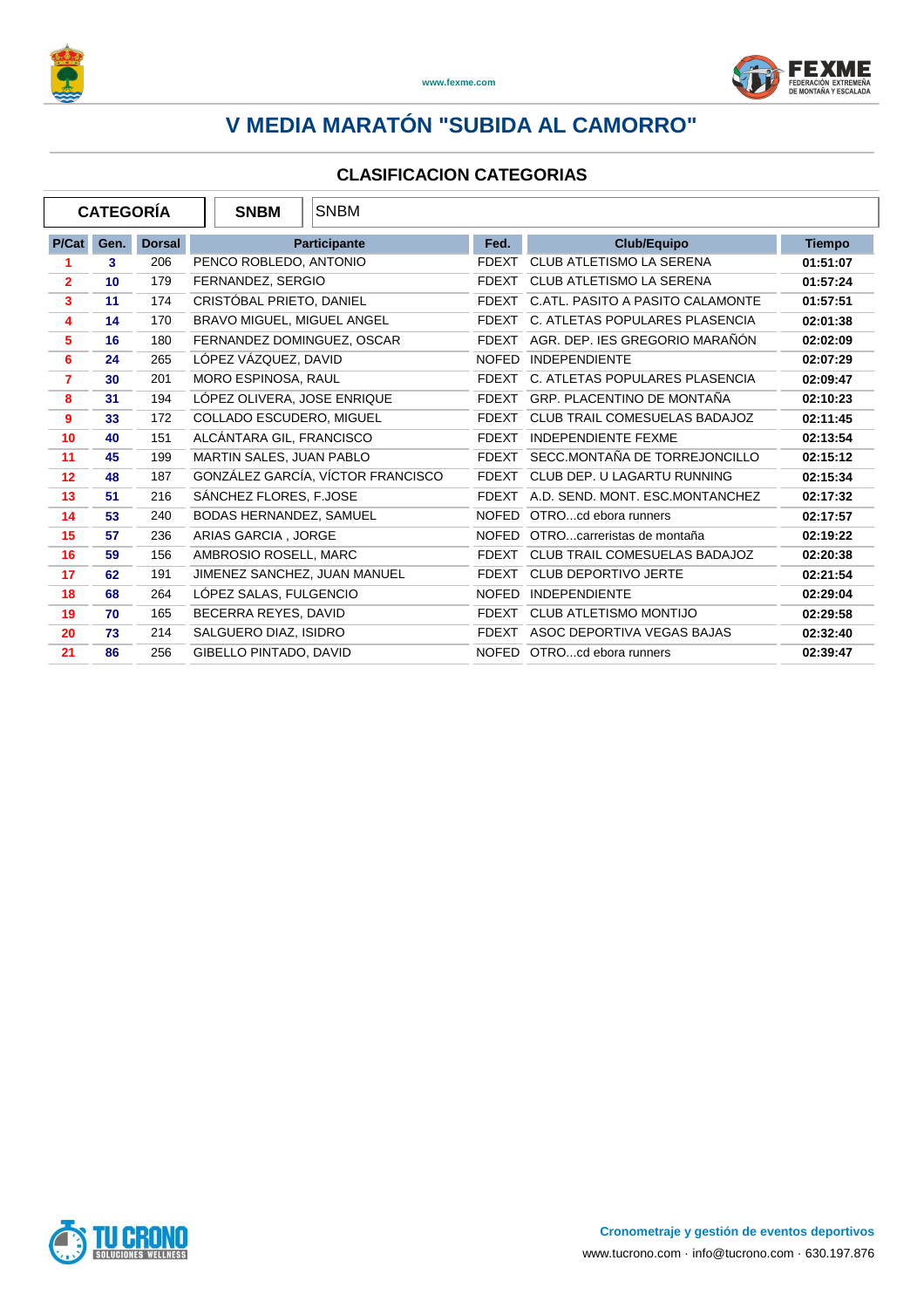



| <b>CATEGORÍA</b> |     |               | <b>VTAF</b><br><b>VTAF</b> |              |                            |          |
|------------------|-----|---------------|----------------------------|--------------|----------------------------|----------|
| P/Cat            | Gen | <b>Dorsal</b> | <b>Participante</b>        | Fed.         | <b>Club/Equipo</b>         | Tiempo   |
|                  | 84  | 246           | CURIEL MIRANDA, MARIA JOSE |              | NOFED OTROcd ebora runners | 02:39:47 |
|                  | 95  | 183           | GIRALDO VILA, MARIA LUISA  | <b>FDFXT</b> | INDEPENDIENTE FEXME        | 02:48:46 |
|                  | 105 | 249           | DIEZ SANCHO, ROCIO         | <b>NOFED</b> | <b>INDEPENDIENTE</b>       | 03:18:29 |

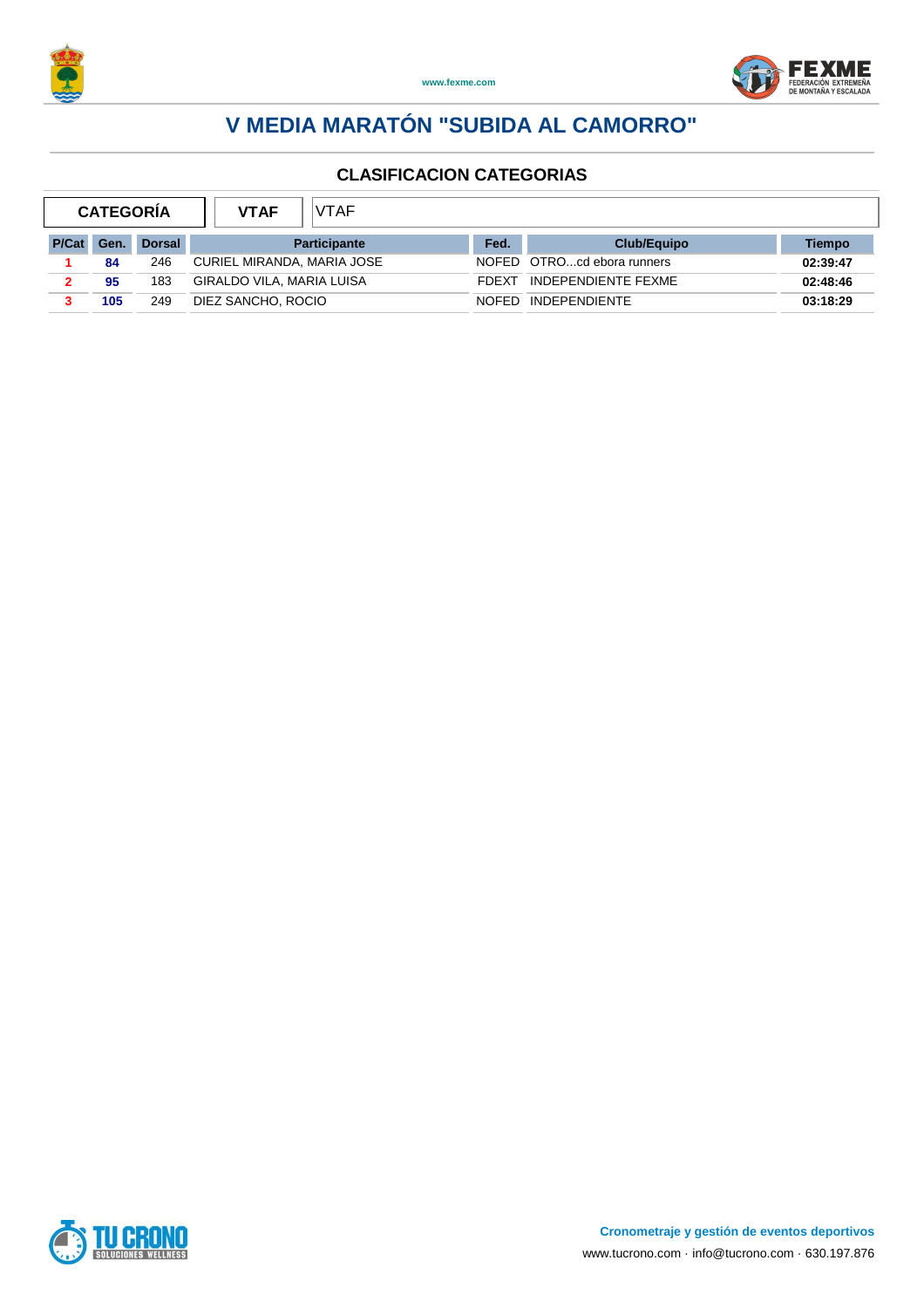



| <b>CATEGORÍA</b> |                |               | VTAM<br><b>VTAM</b>           |              |                                        |               |
|------------------|----------------|---------------|-------------------------------|--------------|----------------------------------------|---------------|
| P/Cat            | Gen.           | <b>Dorsal</b> | Participante                  | Fed.         | <b>Club/Equipo</b>                     | <b>Tiempo</b> |
| 1                | $\overline{2}$ | 227           | ROSA MARROQUÍN, JUAN CARLOS   |              | FDNAC OTROclub peña quara              | 01:49:01      |
| $\overline{2}$   | 9              | 198           | MARTIN JIMENEZ, JUAN ANTONIO  |              | FDEXT SECC.MONTAÑA C.P. VALCORCHERO    | 01:56:53      |
| 3                | 15             | 204           | PARDO MARTINEZ, JOSE MANUEL   |              | FDEXT A.DEP.SOLI.EXTREMADURA NATURAL   | 02:01:42      |
| 4                | 22             | 241           | BUENO CAÑAMERO, FERNANDO      | <b>NOFED</b> | OTROtrail gurús                        | 02:07:07      |
| 5                | 26             | 181           | <b>GERMAN CRUZ, DIEGO</b>     | <b>FDEXT</b> | <b>CLUB ATLETISMO MONTIJO</b>          | 02:08:01      |
| 6                | 29             | 212           | RUBIO REDONDO, ÁNGEL ABEL     | <b>FDEXT</b> | SOC.MONTAÑEROS MONFRAGÜE               | 02:09:29      |
| $\overline{7}$   | 36             | 281           | SÁNCHEZ CASTAÑO, CARLOS       | <b>NOFED</b> | OTROclub de atletismo velilla de       | 02:12:18      |
| 8                | 37             | 203           | ORDUÑEZ AMIGO, JAVIER         | FDEXT        | SECC.MONTAÑA DE TORREJONCILLO          | 02:13:28      |
| 9                | 41             | 154           | ÁLVAREZ FERNÁNDEZ. RAFAEL     |              | FDEXT ASOC DEPORTIVA VEGAS BAJAS       | 02:13:57      |
| 10               | 42             | 243           | CALERO INFANTE, VIRTOR MANUEL | <b>NOFED</b> | <b>INDEPENDIENTE</b>                   | 02:14:49      |
| 11               | 46             | 242           | CALDERON MORENO, JULIO        | <b>NOFED</b> | <b>INDEPENDIENTE</b>                   | 02:15:18      |
| 12               | 64             | 215           | SÁNCHEZ CARRASCO, JUAN CARLOS |              | FDEXT CLUB DEP. U LAGARTU RUNNING      | 02:22:50      |
| 13               | 66             | 207           | PIÑERO LOPEZ, LUIS MANUEL     | <b>FDEXT</b> | <b>INDEPENDIENTE FEXME</b>             | 02:26:16      |
| 14               | 69             | 277           | PINA HERNÁNDEZ, MARIANO       | <b>NOFED</b> | <b>INDEPENDIENTE</b>                   | 02:29:55      |
| 15               | 71             | 284           | TEJEDA PÉREZ, SAMUEL          | <b>NOFED</b> | OTROvillanueva corre y mucho           | 02:30:09      |
| 16               | 75             | 245           | CASTILLO CABELLO, OSCAR       |              | NOFED OTROfondistas moralos            | 02:33:45      |
| 17               | 79             | 163           | BARRENA BARRERO, ALFONSO      |              | FDEXT C.ATL. PASITO A PASITO CALAMONTE | 02:36:48      |
| 18               | 83             | 257           | GIL SÁNCHEZ, JUAN ANTONIO     | <b>NOFED</b> | <b>INDEPENDIENTE</b>                   | 02:38:51      |
| 19               | 87             | 167           | BECERRA REYES, JOSE ANTONIO   | <b>FDEXT</b> | ASOC DEPORTIVA VEGAS BAJAS             | 02:41:22      |
| 20               | 88             | 271           | ORTIZ NOGALES, ADOLFO         | <b>NOFED</b> | OTROvillanuevacorre y mucho            | 02:43:19      |
| 21               | 90             | 266           | LUENGO LUIS, FRANCISO JOSE    | <b>NOFED</b> | OTROcastilblanco                       | 02:43:58      |
| 22               | 93             | 209           | PULIDO PINO, AGUSTIN          | <b>FDEXT</b> | <b>INDEPENDIENTE FEXME</b>             | 02:46:33      |
| 23               | 97             | 268           | MARRUPE DIAZ, RUBEN           | <b>NOFED</b> | OTROcastilblanco                       | 02:50:48      |
| 24               | 103            | 195           | MANCHA CARMONA, EDUARDO       |              | FDEXT C.S. MARAGATOS DE LAS VILLUERCAS | 03:08:56      |

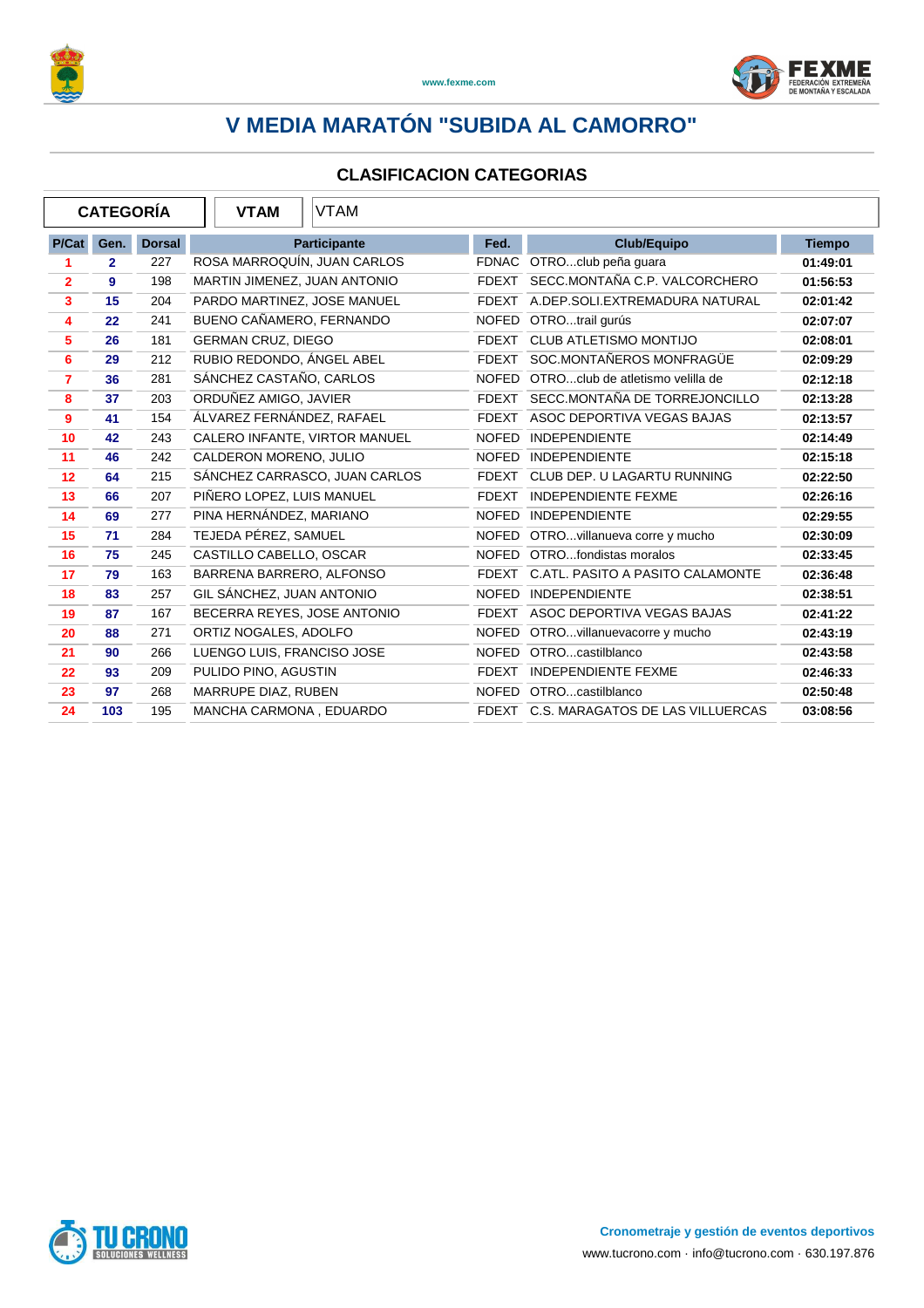



| /TBF<br>VTBF<br><b>CATEGORIA</b> |             |               |                        |       |                          |               |
|----------------------------------|-------------|---------------|------------------------|-------|--------------------------|---------------|
| P/Cat                            | <b>Gen.</b> | <b>Dorsal</b> | <b>Participante</b>    | Fed.  | Club/Equipo              | <b>Tiempo</b> |
|                                  | 94          | 222           | DE PABLO GARCIA, NURIA | FDNAC | OTROfondistas del olivar | 02:47:06      |

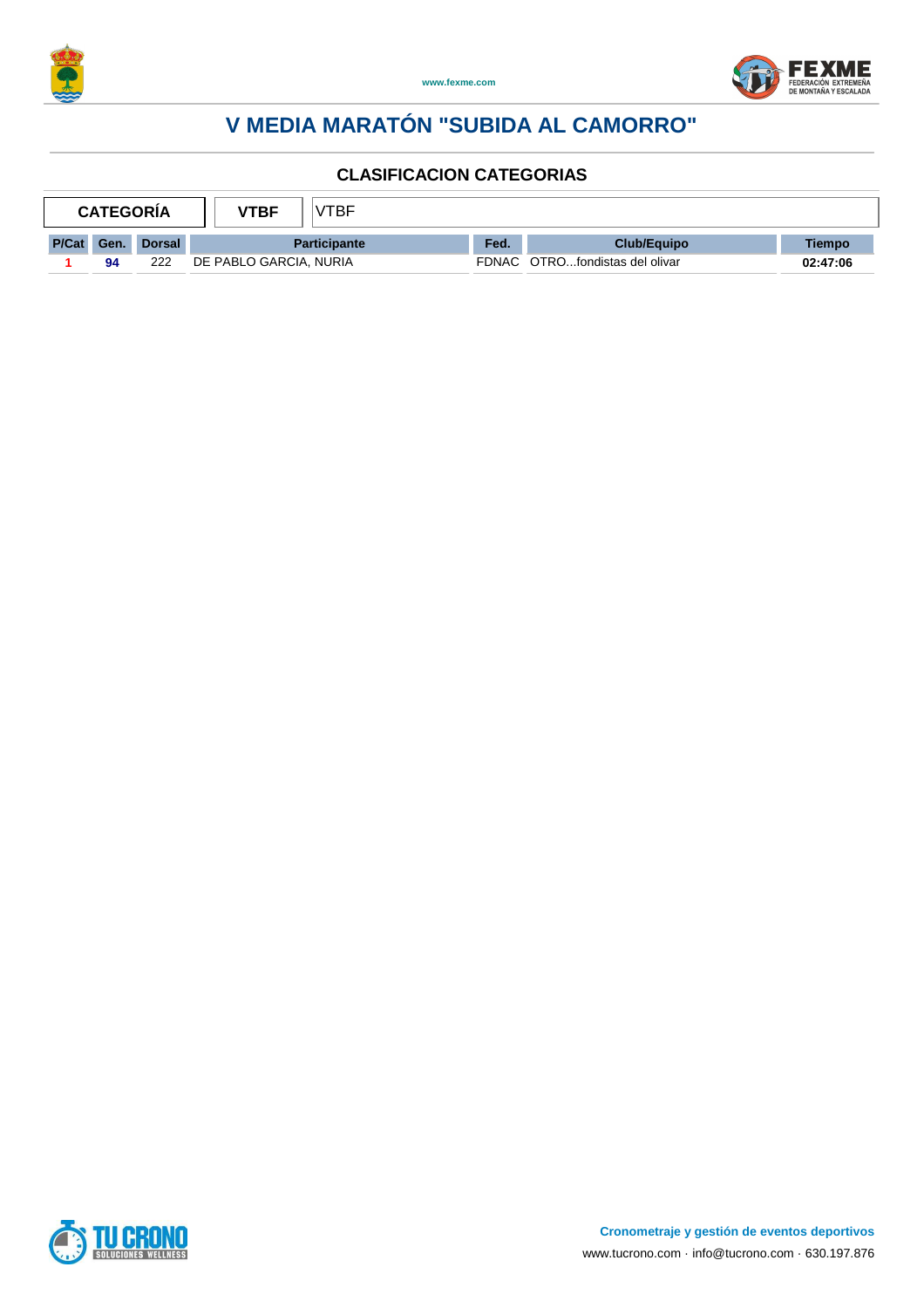



|                | <b>CATEGORIA</b> |               | <b>VTBM</b>                   | <b>VTBM</b>                       |              |                                |               |
|----------------|------------------|---------------|-------------------------------|-----------------------------------|--------------|--------------------------------|---------------|
| P/Cat          | Gen.             | <b>Dorsal</b> |                               | <b>Participante</b>               | Fed.         | <b>Club/Equipo</b>             | <b>Tiempo</b> |
|                | 5                | 192           |                               | LEMUS HERREZUELO, VÍCTOR MANUEL   | <b>FDEXT</b> | C. ATLETAS POPULARES PLASENCIA | 01:53:09      |
| $\overline{2}$ | 7                | 185           | GOMEZ GOMEZ, PAKO             |                                   | <b>FDEXT</b> | AGR. DEP. IES GREGORIO MARAÑON | 01:54:14      |
| 3              | 13               | 164           | <b>BAZ ARIAS, CASIMIRO</b>    |                                   | <b>FDEXT</b> | <b>CLUB TRAIL KABRAS</b>       | 02:01:38      |
| 4              | 20               | 217           | TORRALVO MANZANO, DIONISIO    |                                   | <b>FDEXT</b> | CLUB DE MONTAÑA LA COVACHA     | 02:05:44      |
| 5              | 32               | 162           |                               | BARRANTES SERRADILLA, JOSE MANUEL | <b>FDEXT</b> | ASOC.DEP. CATELSA DE CÁCERES   | 02:10:57      |
| 6              | 43               | 219           | OSMA CORDERO, JACINTO         |                                   | <b>FDEXT</b> | SOC.MONTAÑEROS MONFRAGÜE       | 02:14:57      |
| 7              | 49               | 274           | PÉREZ DE LA BARBA, JAIME      |                                   | <b>NOFED</b> | <b>INDEPENDIENTE</b>           | 02:15:52      |
| 8              | 54               | 234           | ANDREU, JUAN JOSE             |                                   | <b>NOFED</b> | <b>INDEPENDIENTE</b>           | 02:18:06      |
| 9              | 58               | 275           | PÉREZ HOLGADO, AGUSTÍN        |                                   | <b>NOFED</b> | <b>INDEPENDIENTE</b>           | 02:20:15      |
| 10             | 76               | 188           | GONZÁLEZ GARCÍA, JOSÉ ANTONIO |                                   | <b>FDEXT</b> | <b>INDEPENDIENTE FEXME</b>     | 02:35:44      |
| 11             | 78               | 178           | DÍAZ ALÍAS, JOSE MARIA        |                                   | <b>FDEXT</b> | <b>CLUB ATLETISMO TRUJILLO</b> | 02:36:19      |
| 12             | 82               | 273           | PEÑA PEÑA, OSCAR ROBERTO      |                                   | <b>NOFED</b> | <b>INDEPENDIENTE</b>           | 02:37:22      |
| 13             | 85               | 272           | OTERO GARCIA, ROBERTO         |                                   | <b>NOFED</b> | OTROcd ebora runners           | 02:39:47      |
| 14             | 91               | 253           | FRANCO MASA, CLEMENTE         |                                   | <b>NOFED</b> | OTROtomate running miajadas    | 02:46:14      |
| 15             | 96               | 244           | CARRETERO GOMEZ, AURELIO      |                                   | <b>NOFED</b> | OTROcarreristas de montaña     | 02:48:46      |
| 16             | 98               | 231           | ALCAIDE FLORES, JOSE CARLOS   |                                   | <b>NOFED</b> | OTROcd ebora runners           | 02:51:35      |
| 17             | 99               | 248           | DÍAZ, MANUEL ÁNGEL            |                                   | <b>NOFED</b> | <b>INDEPENDIENTE</b>           | 02:56:27      |